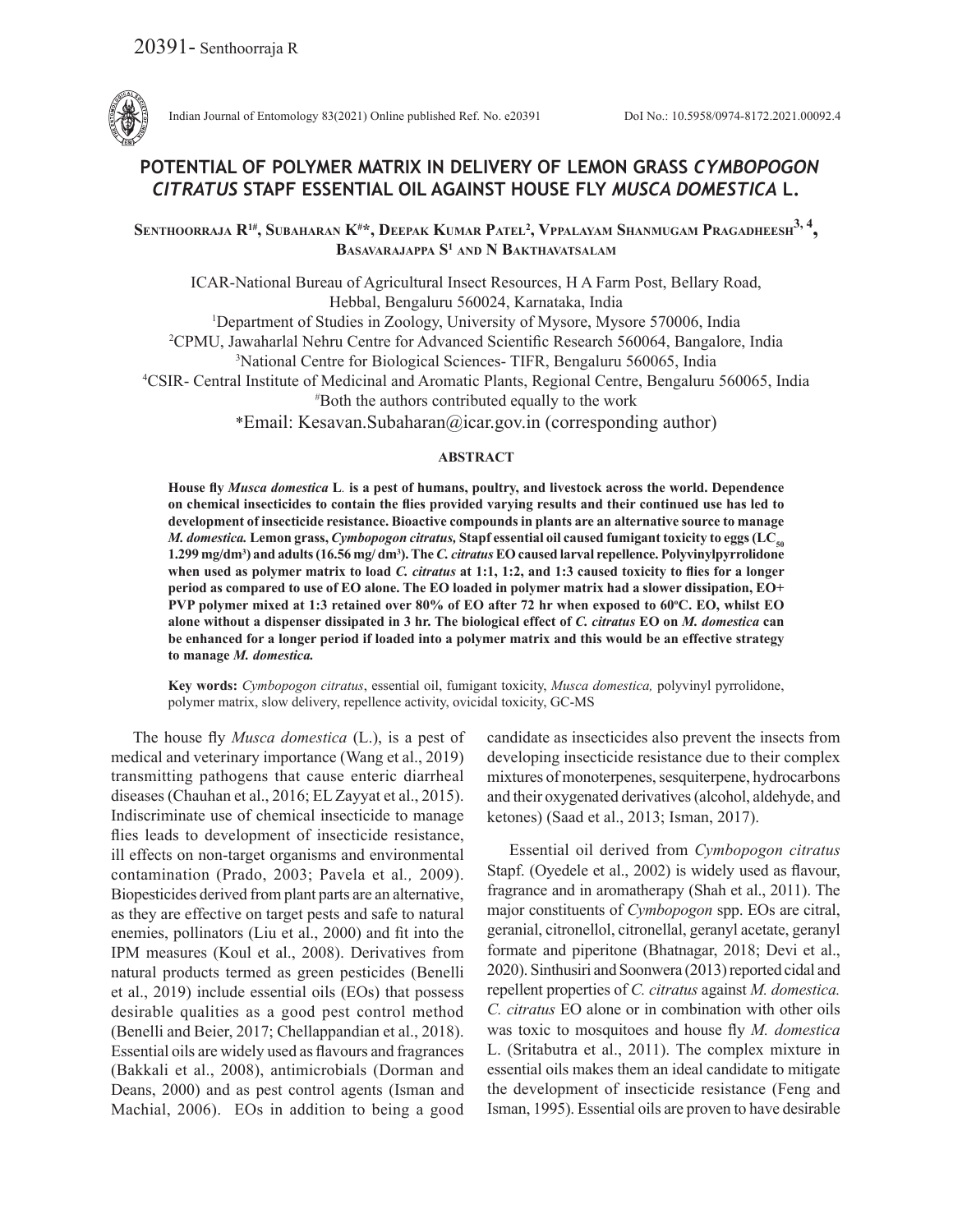biological effect on insects, but the hurdle in field level use its quick physical loss due to evaporation (Isman, 2006; Koul et al., 2008) and chemical breakdown due to photo degradation and hydrolysis. This gap can be addressed by using a matrix that could prevent the loss of compounds. The plasticizers and stabilizers from polymers have been utilised in development of controlled release pesticide polymer formulations (Flemming et al., 2000; Roy et al., 2014: Ravindran et al., 2019b). Combining the essential oil and its constituents with polymeric matrix resulted in better spatio temporal release (Koul et al., 2018). The present study attempts to establish the fumigant toxic effect of *C. citratus* EO to eggs and adults and repellence to larvae of *M. domestica*. The efficacy of EO loaded in polymer matrix and its dissipation pattern are also discussed.

## **MATERIALS AND METHODS**

The essential oil from *C. citratus* leaves (500 gm) was extracted by hydro-distillation for 8 h. The shade dried leaves were powdered and loaded into a round bottom flask with 500 ml of distilled water. The flask was placed over a heating mantle and the contents in the flask were raised to 100 ºC. The essential oil collected in the receiver tube and the aqueous portion was separated from oil using a separating funnel. It was passed over anhydrous sodium sulphate to remove the moisture trace and stored at 4 ºC until use. The *C. citratus,* EO was characterized using GC-MS as suggested by Ravindran et al. (2019a). Attenuated total reflection Fouriertransform infrared spectroscopy (ATR-FT-IR) was utilized for the identification of the functional groups present in polymer matrices. Perkin Elmer Premium HATR instrument with Germanium (Ge) crystal was used to acquire the FT-IR spectra. All the samples were dried prior to measurements. Lemon grass oil, Polyvinylpyrrolidone (PVP) and their physical mixture were placed over the sample plate. The IR spectra were obtained over a wave number region of 4000-400 cm-1 at room temperature. Functional groups possessed by each individual ingredient should be identical in their blend/mixture which confirms their compatibility.

The dissipation of EO loaded in PVP polymer matrix was assessed by loading 500 mg of EO along with 500 µl dichloromethane in Eppendorf tubes containing 500, 1000 and 1500 mg of PVP so as to achieve EO + polymer mix of 1:1, 1:2 and 1:3 ratio. The setup was placed on a heating platform maintained at 60ºC. Care was taken to check if there were temperature fluctuations. The entire setup was placed under fume hood and the weight loss of the contents in the tube was recorded by gravimetric method using a precision balance (Shimadzu) at 0.5, 1, 2, 3, 4, 6, 12, 18, 24, 36, 48, 60 and 72 hr after start of the assay. Three replicates were maintained for each concentration. The *M. domestica* were reared by the method suggested by Senthoorraja et al. (2020). The life stages of the flies collected from the rearing chamber were used in experiments.

The fumigant toxicity to *M. domestica* was done as suggested by Kumar et al. (2012). Briefly, 100 freshly laid *M. domestica* eggs were placed on a moist filter placed in a polypropylene container. The *C. citratus* EO was loaded on to 2x 2 cm filter paper at a concentration ranging from 0.3 - 36.61 mg/ l to assess ovicidal effect and concentration ranging from 7.32- 58.58 mg/ l to assess adult fumigant toxicity. The cap (with the filter paper) of the container was tightly sealed and placed in an incubator at  $25 \pm 2$ °C and RH  $65 \pm 5$ %. Five replicates were maintained for each treatment. DDVP was used as positive control and acetone treated filter paper was maintained as negative control. Observations were made 3hrs after the start of the experiment to assess mortality of adults. The flies that ceased to move its appendages on a gentle prick with the pin were considered dead. In case of eggs exposed to EO and DDVP the per cent hatchability after 48 hrs were recorded to assess the ovicidal effect. Mortality if any in control was subjected abbot's correction prior to calculating the probit.

The toxicity of EO loaded in polymer matrix was assessed by mixing the EO (8 mg) with polymer Polyvinyl pyrrolidone at 1:1, 1:2 and 1:3 ratio (w/w basis). The constituents were mixed with 100 µl dichloromethane in an Eppendorf tube. This was mixture was then transferred to filter paper  $(2x 2 cm)$ and dried in fume hood for 10 min to facilitate the drying of the solvent from  $EO + polymer$  mix prior to use. These filter sheets loaded with the analyte and polymer were placed in the inner lid of the sample container as mentioned in previous section of fumigant toxicity. Batch of *M. domestica* eggs and adults were exposed to  $EO + polymer mix sheet 1$  and 3 days after loading. Mortality of adults were recorded after 24 hr and the ovicidal effect after 48 hr. Filter paper loaded with EO alone (8mg) was used as positive control. In addition, the PVP treated filter and solvent treated paper were maintained as negative control.

The larval repellence to *C. citratus* EO was assessed by the method followed by Sinthusiri and Soonwera (2014). Insect breeding dishes (9x 4.5 cm) (Tarsons) base was divided to two halves and larval diet (2 g) treated with *C. citratus* oil at varied concentrations was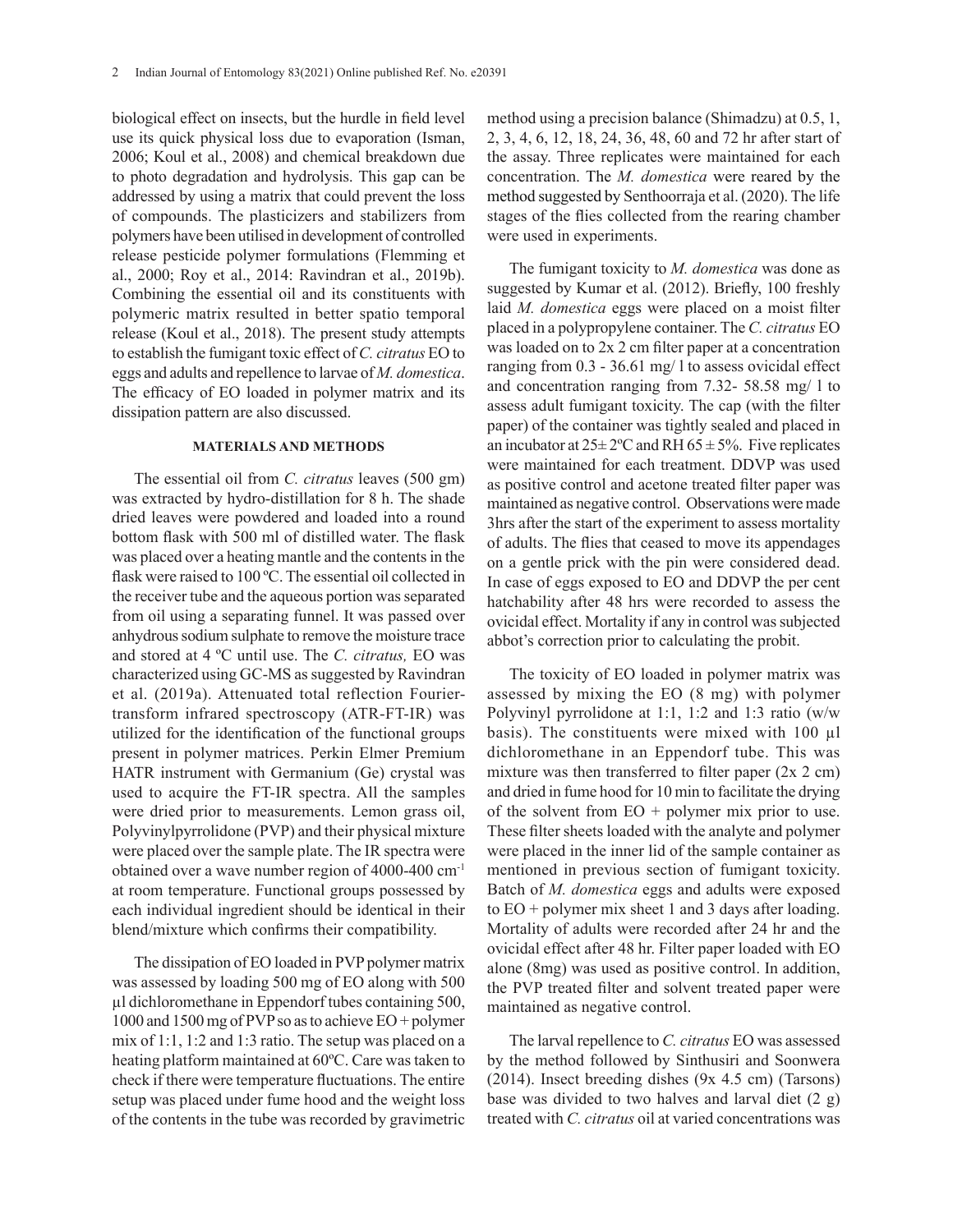placed in one half and diet treated with acetone was maintained as control. Neem oil treated diet was used as positive control. The IIIrd instar larvae, 20 numbers per replicate, were released in the midline. The number of larvae in treated and untreated diet was recorded after 30 min to calculate the repellence. Five replications were maintained for each concentration.

The repellency percent was calculated by using the formula: Repellency %= (NC−NT)/(NC+NT) x 100; here, NC represents no. of larvae at control region and for NT, no. of larvae at treated region. Fumigant toxicity of eggs and adults was subjected to probit analysis to calculate the dose response and Chi-square values. The effect of EO loaded in polymer matrix was subjected to one-way ANOVA and post hoc test to compare the means.

#### **RESULTS AND DISCUSSION**

The major components present in *C. Citratus* EO were citronellol (64.73%), geraniol (10.51%), linalool (5.24%), phenyl ethyl alcohol (4.82%), isopulegol acetate (2.91%), neryl acetate (1.10%), citronellal and 1,8 cineole (1.08%), limonene (1.00%), lavandulyl acetate (0.44%), and menthone (0.34%). The ATR-IR spectrum of PVP revealed the absorption band located around 1644 cm−1 and it can be ascribed to the stretching vibration of the C=O bond in the pyrrolidone group. In addition, the CH stretching modes can be assigned at 2944 cm<sup>-1</sup>. The peak at 1415 cm<sup>-1</sup> corresponds to the CH deformation modes from the  $CH<sub>2</sub>$  group. The peak at 3435 cm-1 is due to the O-H stretching. The absorption bands at 1263 cm−1 is due to the C–N stretching vibration from the pyrrolidone structure. The absorption bands of amines at around 3400–3500 cm−1 were not observed because PVP is a bi-substituted amide.

The physical mixture of the lemon grass oil and PVP gave a sharp peak in the ATR spectrum at 2932 cm<sup>-1</sup> and 2857 cm−1 for –CH stretching due to the presence of alkane group in the structure. The Peak at  $1420 \text{ cm}^{-1}$  is due to C-H scissoring for the mono-substituted alkane group. A sharp peak at was observed 1058 cm−1 for strong C-O stretching which indicates alkyl aryl ether in the structure (Fig. 1). A strong  $C=O$  stretching at 1657 cm−1 might be a confirmatory peak for the ester group that corresponds to lemon grass oil. The peak at 1284 cm−1 was observed for the CN stretching due to the presence of an imine/oxime group. The physical mixture showed intact characteristic peaks of lemon grass oil and PVP, thereby indicating no particular interactions of the herbal oils with any excipient in the physical mixture.



Fig. 1. FTIR spectra of EO, PVP and EO + PVP mix

ATR-IR spectrum of C. citratus EO oil exhibited a characteristic peak at 1710 cm−1 for the C=O stretching due to α, β-unsaturated ester. The broad peak at 3331 cm-1 is due to O-H stretching, sharp Peak at 2902 cm-1 and 2854 cm−1 is due to CH2 stretching, the sharp peak at 1441 cm−1, 1374 cm−1 is due to the C=C stretching. A peak at 1050 cm−1 for the R-O-C=O is observed.

Dissipation pattern of *C. citratus* loaded in PVP polymer matrix: *C. citratus* EO used as such without a carrier dissipates quickly as compared to EO loaded in a PVP polymer dispenser. More than 50 per cent of EO dissipated within 3 hrs from start of the run. The EO entrapped in PVP delivery matrix irrespective of the ratio in which they were blend caused controlled release of essential oil loaded in polymer matrix when exposed to temperature at 60 °C. Among the blends,  $EO + PVP$ polymer mixed at 1:3 was more effective in retaining over 80 % of EO even after 72 hr followed by 1:2 and 1:1 mix (Fig. 2). Higher quantum of PVP polymer in 1:3 ratio would have facilitated better cross linking of polymer with EO. This results in controlled release which would in turn facilitate in keeping its efficacy over a longer period



Fig. 2. Dissipation pattern of essential oil entrapped in PVP Fig. 2. Dissipation pattern of essential oil entrapped in PVP matrix. Fig. 3. EO + PVP mix toxicity on *M. domestica* eggs. matrix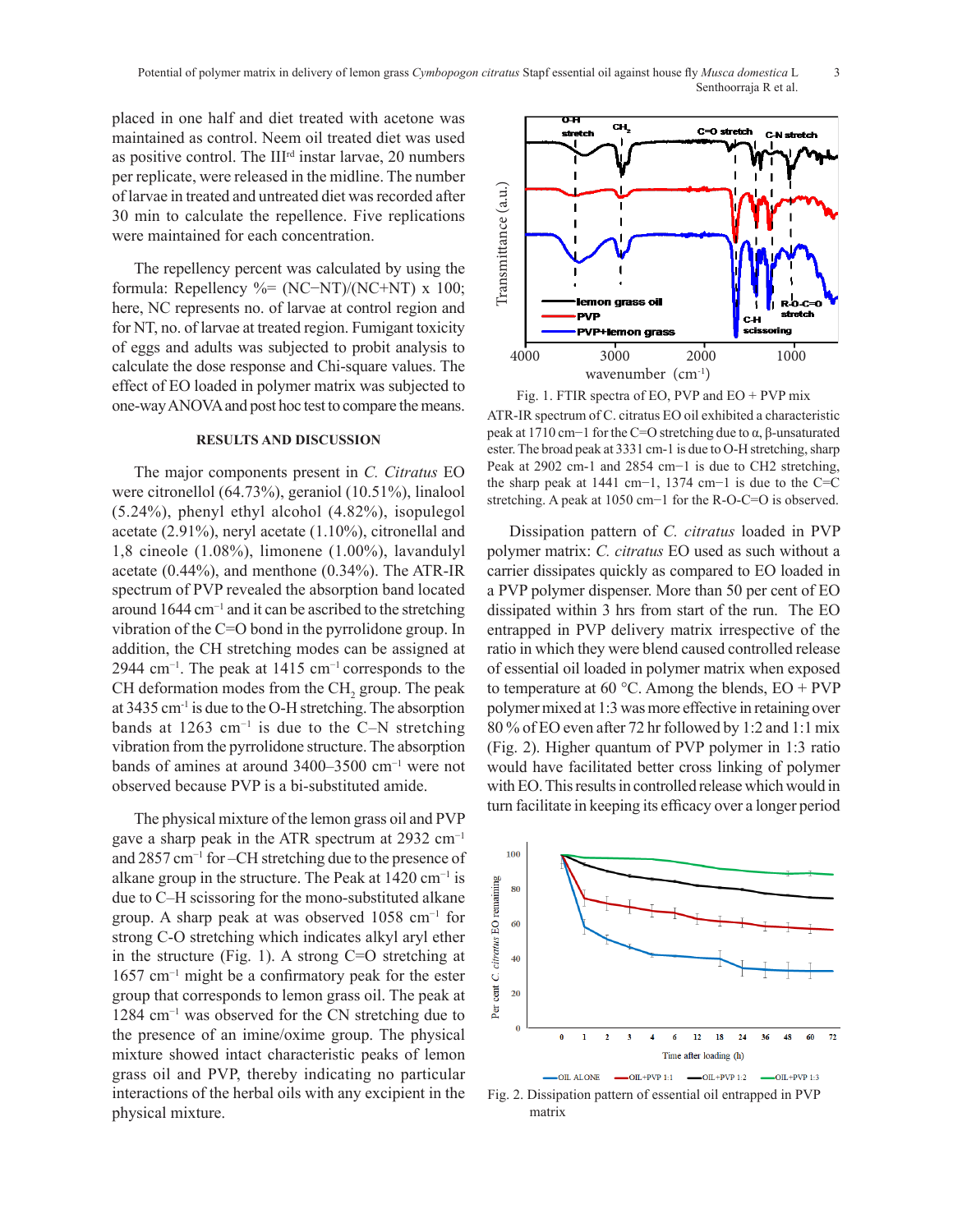of time as compared to EO exposed as such without a delivery matrix. The dissipation pattern revealed that EO entrapped in PVP polymer matrix offers an appropriate dispensing mechanism for controlled delivery. Sweet basil oil and citridora oil loaded in poly vinyl alcohol sheets dissipated slowly as compared oil exposed as such without a dispenser (Ravindran et al., 2019).

Fumigant toxicity: The quantum of *C. citratus* EO required to cause toxicity to adults (LC<sub>50</sub> 16.56 mg/dm<sup>3</sup>) was higher than to *M. domestica* eggs with  $LC_{so}$  at 1.299 mg/dm3 *.* The synthetic insecticide DDVP was highly toxic than *C. citratus* EO to both eggs and adults (Table 1). There are no earlier reports on fumigant toxicity of *C. citratus* EO on *M. domestica* eggs. Topical application of *C. citratus* caused less than 5% hatching inhibition (Sinthusiri and Soonwera, 2014). Pushpanathan et al. (2006) reported that *C. citratus* oil had ovicidal effect on *A. aegypti* and *C. quinquefasciatus*. A major constituent in *C. citratus* oil citral caused 96% inhibition of egg hatching in housefly (Rice and Coats, 1994). Targeting the non-motile stage like eggs is an easy method to eradicate the flies in poultry and livestock facilities.

These results on fumigant toxicity to adult *M. domestica* agree with those of fumigant toxicity of *C. citratus* to *M. domestica* (Kumar et al., 2012). Geraniol and 1,8 cineole present in *C. citratus* cause mortality of houseflies by inhibition effect of neuronal receptors with the symptoms ranging from hyperactivity, loss of balance and mortality (Chellappandian et al., 2018; Pavela, 2015, Pavela and Benelli 2016). In our studies we observed that adults exposed to *C. citratus* EO caused uncoordinated movements and jitters prior to their death. The fumigant toxicity of *C. citratus* may be due to presence of 1, 8-cineole that is reported to be toxic to respiratory and digestive systems of adult mosquitoes (Pujiarti and Fentiyanti, 2017). The impact of *C. citratus* EO on intersegmental membranes of *M. domestica* and *An. stephesi* larvae was reported earlier (Chauhan et al., 2016; Mishra et al., 2017).

Though the chemical insecticide DDVP was effective against the biostages of flies (egg and adults) at an extremely low concentration as compared to *C. citratus,*

they are highly toxic to non-targets and the applicators. Toxicity of EO loaded in PVP polymer matrix was assessed. Though *C. citratus* EO caused fumigant toxicity to eggs and adult of *M. domestica* there exists a hurdle in its use. EO when applied on surface is subjected physical and chemical degradation that reduces its field efficacy over a period. To tide over this gap, *C. citratus* EO was mixed with Polyvinyl pyrrolidone (PVP) polymer at 1:1,1:2 and 1:3 ratio and was compared with essential oil applied as such without any carrier. Exposure of eggs to filter paper treated with  $EO (LD<sub>oo</sub>)$ polymer mix showed that all the treatments on day 1 after exposure (essential oil alone and the EO polymer mix at various ratios) caused 100 per cent mortality. On day 3, the EO polymer mix at 1:3 caused higher mortality of eggs but was on par with other blends in causing ovicidal activity. EO when used without a carrier caused less than 40% egg mortality on day 3 which may be due to degradation of EO (Fig. 3). Similar trend was observed when EO polymer mix was used to assess the fumigant toxicity to adults. All the combination of EO+ PVP mix and EO alone caused 100% mortality on day 1. On day 3 all the EO Polymer mix at  $1:1$ ,  $1:2$  and  $1:3$  caused over 70% adult mortality, whilst the EO used without a carrier caused a lowest mortality of less than 40% (Fig. 4). PVP alone and control did not cause significant mortality of eggs and adults.

Larval repellence: Larval repellence on food treated



Means followed by same alphabet in a bar of given colour do not differ significantly by DMRT  $p < 0.05$ .

Fig. 2. Dissipation pattern of essential oil entrapped in PVP matrix. Fig. 3. EO + PVP mix toxicity on *M. domestica* eggs. Fig. 3. EO + PVP mix toxicity on *M. domestica* eggs

| Bio stage | Treatment      | $LC_{so}$ (mg/ dm <sup>3</sup> ) | 95% CI          | $LC_{\rm oo}$ (mg/ dm <sup>3</sup> ) | 95% CI          | df | Chi-square |
|-----------|----------------|----------------------------------|-----------------|--------------------------------------|-----------------|----|------------|
| Egg       | C. citratus EO | L <sub>299</sub>                 | $0.810 - 1.891$ | 13.23                                | 8.354-25.281    |    | 8.64       |
|           | <b>DDVP</b>    | 0.215                            | $0193 - 0.236$  | 0.454                                | $0.404 - 0.531$ |    | 10.403     |
| Adult     | C. citratus EO | 16.56                            | 11.68-21.66     | 43.69                                | 31.75-79.23     |    | 7.9644     |
|           | <b>DDVP</b>    | 0.125                            | $0.094 - 0.157$ | 0.36                                 | $0.27 - 0.56$   |    | 6.143      |

Table 1. Fumigant toxicity of *C. citratus* against *M. domestica*

CI- Confidence Interval; Df - Degree of freedom; p=0.05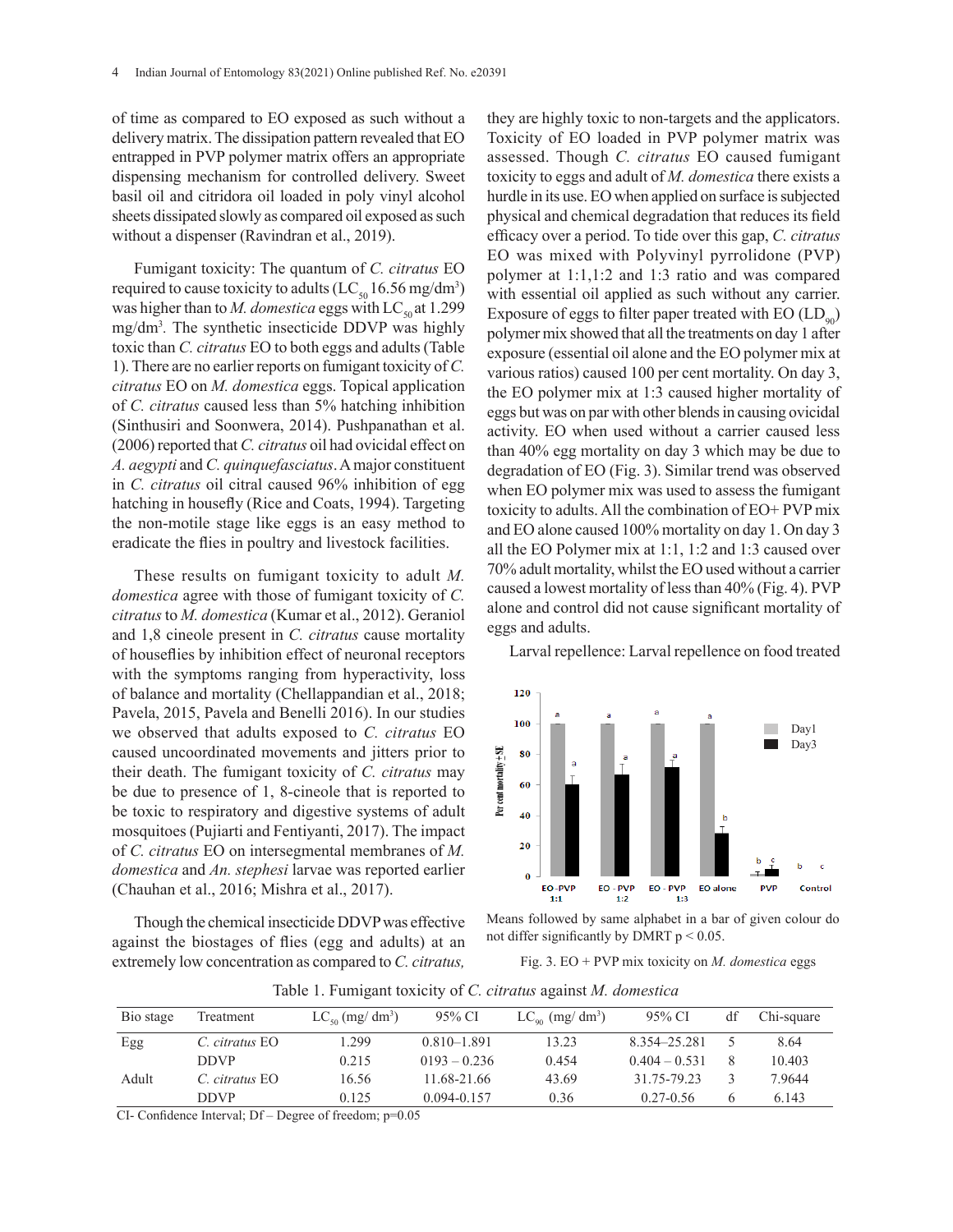

Means followed by same alphabet in a bar of given colour do not differ significantly by DMRT  $p < 0.05$ 

Fig. 4. EO + PVP mix toxicity on *M. domestica* adults.

with *C. citratus* EO and neem oil revealed that EO at 0.5% caused maximum repellence of 74% but it was on par with EO at 0.3%. Across the doses tested EO caused higher repellence % as compared to neem oil tested at same dose. Both EO and neem at 0.3 and 0.5% caused more than 45% larval repellence (Fig. 5); *C. citratus* oil at 10% caused 87.93% oviposition repellency in house fly adults (Sinthusiri and Sonowera, 2014); *C. citratus* caused moderate repellence to house fly adults at  $0.01 \mu$ l/ cm3. Kumar et al. (2012) reported substantial house fly repellency of mentha oil (RC84, 61.0 μg/ cm<sup>2</sup>) followed by eucalyptus (RC84, 214.5  $\mu$ g/ cm<sup>2</sup>) and lemongrass (RC84, 289.2  $\mu$ g/ cm<sup>2</sup>) against house fly. The present study observed 74% repellency at 0.5% concentration in house fly at larval stage. It indicates lemon grass to be the strong repellent and it can be formulated as promising repellent for house fly management. Lemongrass oil is considered safer for human health than chemical insecticides and this oil has been traditionally used as tonic and carminative medicine in Thailand (Sinthusiri and Soonwera, 2013), and used to repel mosquitoes in jungle regions of Bolivian Amazon (Nerio et al., 2010). Magierowicz et al. (2020) reported that *C. citratus* oil



Fig. 5. Larval repellency of *C. citratus* on *M. domestica*

was non-effective as repellent on *Acrobasis advenella*  (Zinck.), but from the current study it shows 74% repellent against house fly larva.

Citral and 1,8-cineole are major components of *Cymbopogon citratus* (lemongrass) which was responsible for the insecticidal activities against house fly have been reported in earlier studies (Kumar et al., 2012). The direct impact of essential oils and their components on mortality, secondary impacts are important in the development of fertility, repellency and anti-feedancy, as well. Lethal doses of citrus oils, applied to mature house flies, reduced the number of eggs delivered in a ratio of 50% per single female. In addition, repellency the secondary impacts may play a role in In C. *citratus* EO and neem oil revealed that EO at reduction of insect population (Pavela et al., 2009). *Cympopogon citratus* EO is an effective alternative to chemical insecticides in *M. domestica* management as it possesses fumigant toxicity, larval repellency and are safe to non-targets and environment. The pitfall in use of essential oil is its quick degradation. Loading them in a polymer matrix aided to overcome the problem as they caused sustained release of *C. citratus* EO. The polymer matrix loaded with EO is an ecofriendly technology for house fly management and can be adopted with ease.

## **ACKNOWLEDGEMENTS**

The work was supported by ICAR – NBAIR as institutionally funded project. The first author was supported as JRF by Department of Biotechnology, Govt. of India vide: BT/PR10174/NNT/28/716/2013. Facilities provided by Chairperson, DOS in Zoology, University of Mysore is acknowledged.

### **REFERENCES**

- Bakkali F, Averbeck S, Averbeck D, Idaomar M. 2008. Biological effects of essential oils - A review Food and Chemical Toxicology 46(2): 446-475.
- Benelli G, Beier J C. 2017. Current vector control challenges in the fight against malaria. Acta Tropica 174: 91-96.
- Benelli G, Pavela R, Petrelli R, Nzekoue F K, Cappellacci L, Lupidi G, Quassinti L, Bramucci M, Sut S, Dall Acqua S, Canale A, Maggi F. 2019. Carlina oxide from *Carlina acaulis* root essential oil acts as a potent mosquito larvicide. Industrial Crops and Products 137: 356-366.
- Bhatnagar A. 2018. Composition variation of essential oil of *Cymbopogon*  spp. growing in Garhwal region of Uttarakhand, India. Journal of Applied and Natural Science 10(1): 363-366.
- Chauhan N, Malik A, Sharma S, Dhiman R C. 2016. Larvicidal potential of essential oils against *Musca domestica* and *Anopheles stephensi*. Parasitology Research 115(6): 2223-2231.
- Chellappandian M, Vasantha-Srinivasan P, Senthil-Nathan S, Karthi S, Thanigaivel A, Ponsankar A, Kalaivani K, Hunter W B. 2018. Botanical essential oils and uses as mosquitocides and repellents against dengue. Environment International 113: 214-230.